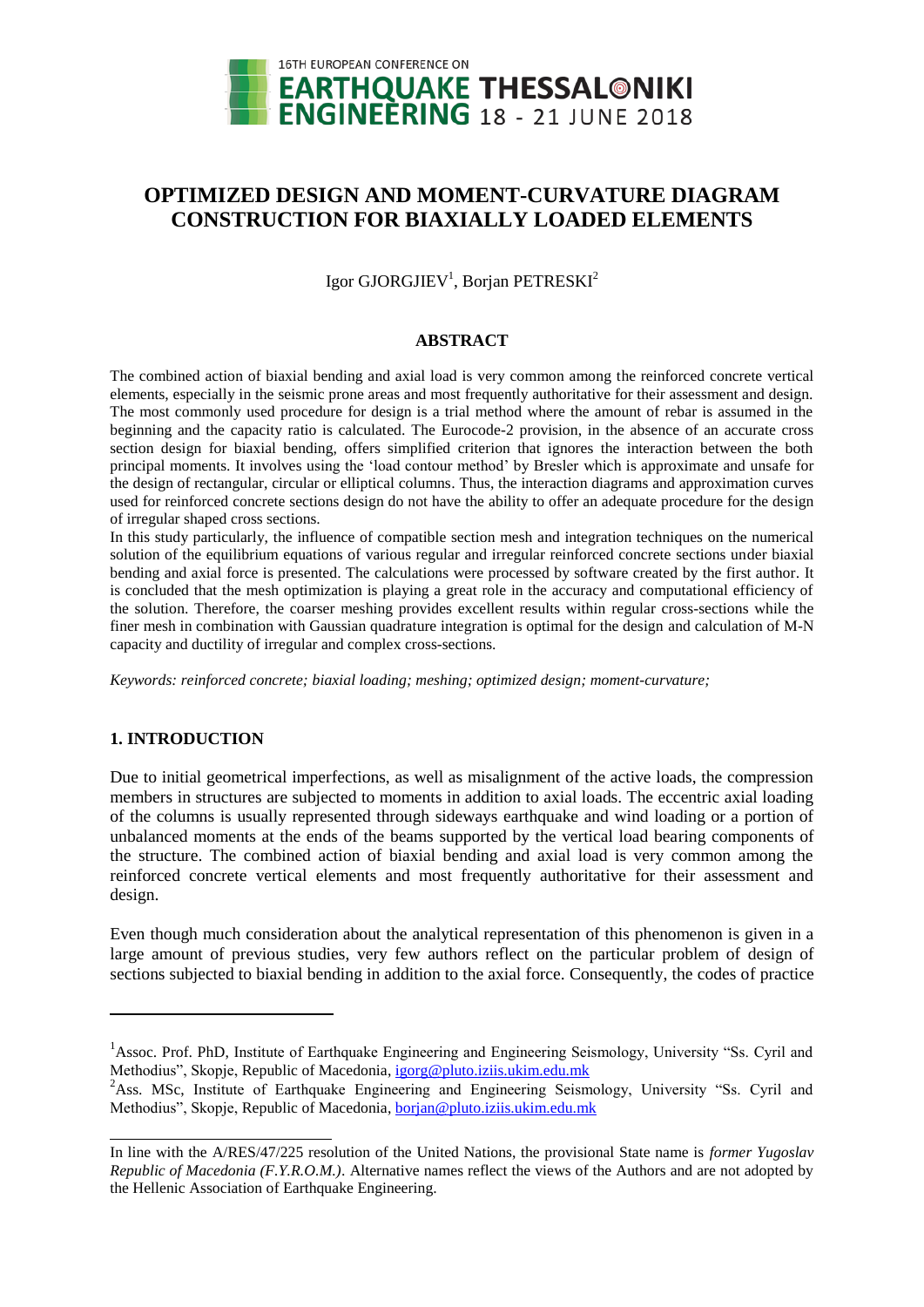do not directly give specific method for designing of the biaxially bent elements, instead directing at solutions following basic principles and design charts.

Earlier research has generally had the focus on different analytical and numerical methods for determining of the most accurate and efficient algorithms to compute the interaction surfaces for sections of arbitrary shape. Sfakianakis (2002) proposed a new method based on the fiber model concept and pixel originated computer graphics in order to study reinforced concrete sections of various shapes and contours subjected to biaxial bending. Bonet et al. (2006) have demonstrated that the integration methods based on the Gauss-Legendre quadrature turn out to be very effective for computation of the M-N interaction diagrams. More recently, Papanikolau (2012) in his analysis of arbitrary sections in biaxial bending and axial load additionally implements a moment-curvature response analysis of the reinforced concrete and composite sections. Essentially, these studies provide important features within the research domain while also influencing further developments in the fields of structural design, assessment and optimization.

Such development is contained in the work presented through improvement in the meshing and the calculation algorithm and this issue is flattened for application in the common design engineering environment. Benefitting sophisticated meshing and two separate stress integration procedures along with the updatable material behavior relationships the capacity of the cross-section is obtained. It is then advanced to determine the exact reinforcement required for an arbitrary reinforced concrete crosssection to withstand the predefined external forces (biaxial bending moments and axial forces) acting on it. For that purpose, an innovative design and very effective root-finding algorithm is implemented in the program package written in C++ and C#. Through an example, the developed algorithm is tested on a representative cross section. It is then observed that the design of a reinforced concrete section can be optimized with regarding to the speed without losing the accuracy of the solution.

# **2. MATERIAL PROPERTIES**

The current version of the software presented in this paper is adapted to comply with the latest Eurocode 2 draft making it operational in the countries practicing the European codes and for researchers making comparative studies with those regulations. However, using the modular programming technique that separates the functionality of the program into independent modules for the development of the software, this feature is easily adaptable for upgrade.

Regarding the materials comprising the cross-sections under investigation, Eurocode 2 definitions of the stress-strain relationship of the concrete and steel are used. Along with the aforementioned assumptions, the stress-strain graphical representations of the materials are the basic theoretical background and limitations to this newly developed computational tool.

# *2.1 Concrete*

The stress-strain relationship of the concrete in the current version is parabolic-rectangular curve, as shown in Figure 1 below. Nevertheless, it also supports other simplified stress-strain diagrams for characterization of the concrete material, such as high-strength concretes and confined concrete, as well. This attribute results from the adaptable modular modification of the stress-strain relationship depicted in improvement of the strength and the critical strains.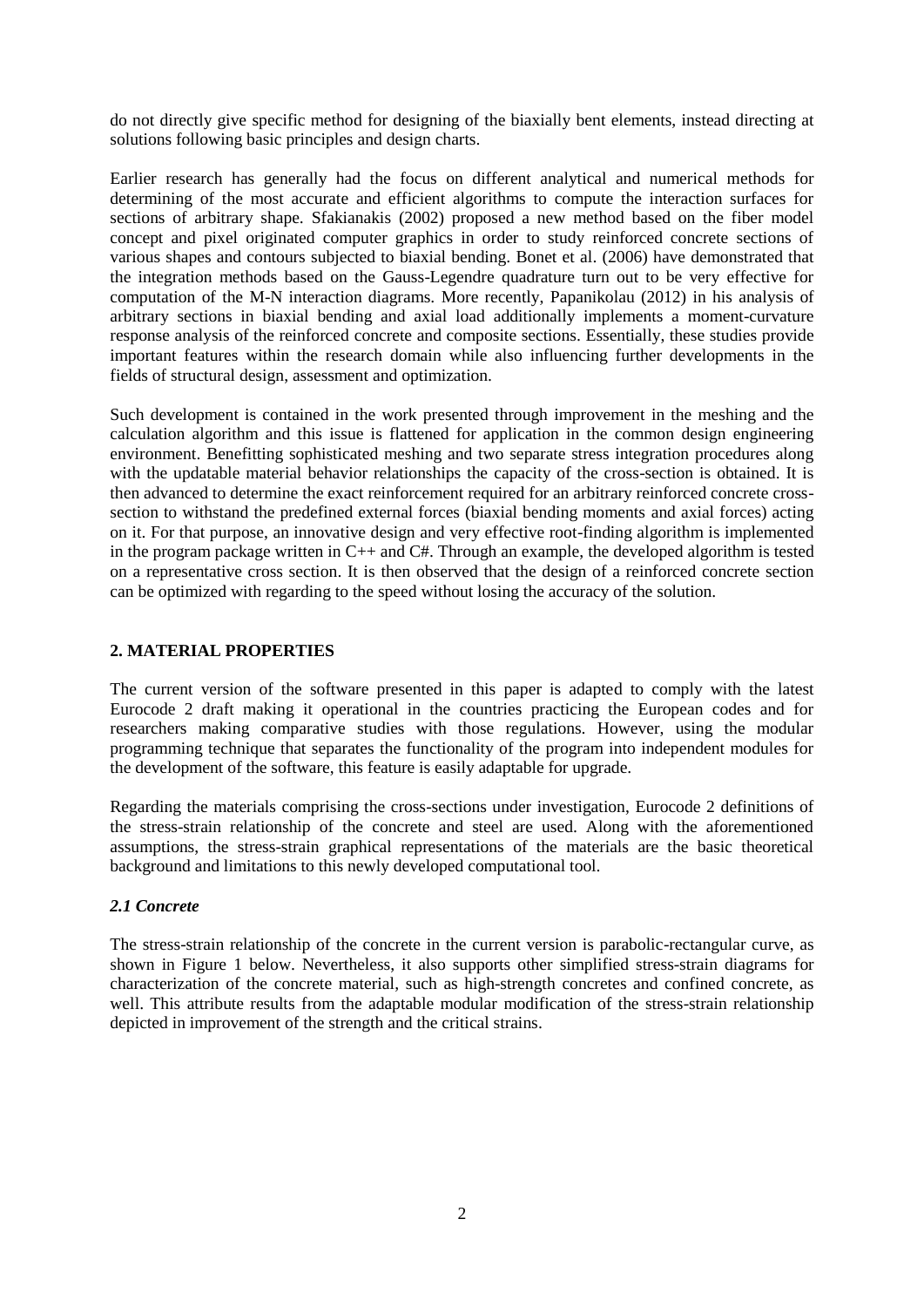

Figure 1. Parabola-rectangle stress-strain diagram for concrete, EN 1992-1-1 (2004)

The values of the parameters in this figure are specified within Table 3.1 from EN 1992-1-1 (2004). The parameter  $f_{cd}$  is the design compressive strength  $(f_{ck}/\gamma_c)$ , where  $\gamma_c$  is the partial safety factor for concrete prescribed in Clause 2.4.2.4, Table 2.1N) which in combination with the design tensile strength  $f_{\text{ctd}}$  is given in Clause 3.1.6 of EN 1992-1-1. It is important to note here that this version supports the application of confinement of the concrete as well.

#### *2.2 Reinforcing steel*

Theoretically, the behavior of the reinforcing steel material is represented through an elasto-plastic stress-strain relationship curve. Its constituent parts include a linear elastic region, yielding phenomenon resulting in perfectly plastic behavior and strain hardening to further and maximum deformation. However, the Eurocode 2 assumes simplified material diagrams for the need of practical application and proposes elastic-perfectly plastic constitutive law for the reinforcing steel defined by a bilinear diagram (Figure 2). That simplified stress-strain diagram required for cross-sectional design is applied in the software presented. Its characteristic parameters such as the yield strength –  $f_{yk}$ , the design strength – f<sub>yd</sub>, the partial safety factor for steel –  $\gamma_s$ , the typical strain values of  $\varepsilon_{ud}$  and  $\varepsilon_{uk}$ (where  $\varepsilon_{uk}$  is the characteristic strain of reinforcement at maximum load and the recommended value for  $\varepsilon_{\text{ud}}$  is  $0.9\varepsilon_{\text{uk}}$ ) and the design value of the modulus of elasticity – E<sub>s</sub> are indicated in Chapter 3.2 of EN 1992-1-1.



Figure 2. Idealized and design stress-strain diagrams for reinforcing steel, EN 1992-1-1 (2004)

## **3. GEOMETRIC TRANSFORMATION**

The choice of the origin of the local reference system is initiation of the cross-sectional analysis of structural elements. The geometric centroid is the center of a cross-section without regard to the material properties of its components. It is assumed as the point where the external forces act on the cross-section. The plastic centroid, on the other hand, can be calculated by applying force equilibrium conditions to the stresses in various cross-sectional components. When discussing about a complex multi-material section such as the reinforced concrete, the plasticity is dependent on the both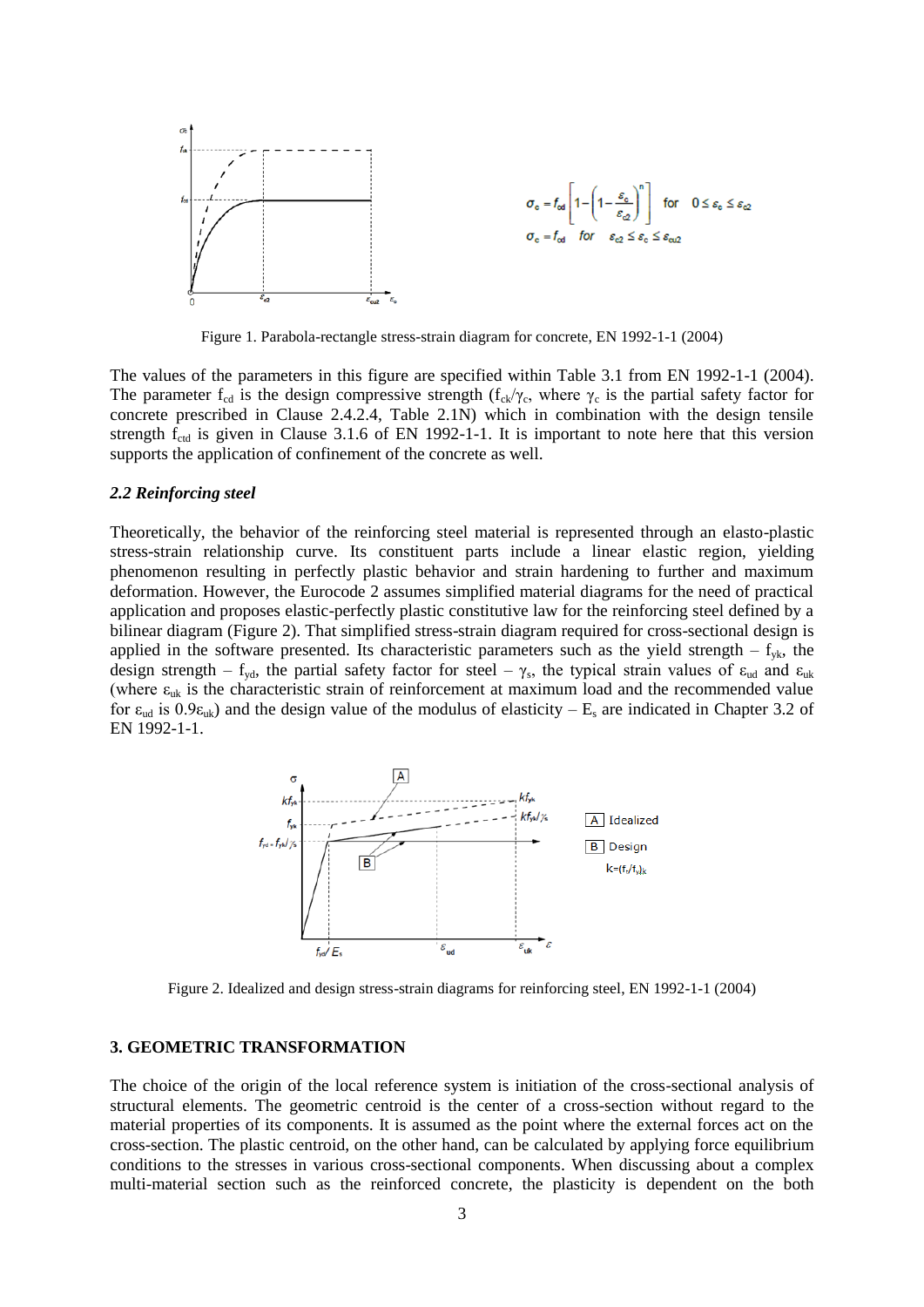materials. The coordinate location of the plastic centroid of the cross section is calculated by Equations 1 and 2, where *x*, *y, x'* and *y'* are the distances of the reinforcement bars to the edge of the cross-section.

$$
x_{PC} = \frac{\alpha_{cc} f_c' bh^2 / 2 + A_s f_y x + A_s' f_y x'}{\alpha_{cc} f_c' bh + A_s f_y + A_s' f_y}
$$
\n(1)

$$
y_{PC} = \frac{\alpha_{cc} f_c' b^2 h / 2 + A_s f_y y + A_s' f_y y'}{\alpha_{cc} f_c' b h + A_s f_y + A_s' f_y}
$$
(2)

In the case of regular symmetric polygonal cross-sections with uniform distribution of the reinforcement steel along the element contours, the geometric and the plastic centroids match. However, for unsymmetrically reinforced concrete sections or sections of irregular shape (L, T, U etc.) where the both centroids differ, the load must pass through the plastic centroid. Then, the calculation of eccentricity of the applied biaxial moments is quite straightforward measured with respect to the plastic centroid. With the purpose of compatibility of the local reference system, translation of coordinates is hereby introduced.

Then, in order to transform the initial coordinates of the cross section to the origin of the geometric or plastic centroid a complex transformation is performed. It is implemented by combining of two basic transformations – translation and rotation. In order to represent all transformations in the same form as the rotations, it is approached to application of homogeneous coordinates, which make the representation more consistent and easier to use. The homogeneous coordinates add an extra virtual dimension whose value is 1, which for instance allows representation of translations as matrix multiplication instead of vector addition. Finally, the combination of the T (translational) and R (rotational) matrices is a homogeneous transformation matrix denoted as C. It is very important to note here that the matrix C represents a rotation followed by translation and reversing the cases most often does not work. The resulting matrix C is shown in Equation 3.

$$
C = \begin{bmatrix} c & s & 0 \\ -s & c & 0 \\ 0 & 0 & 1 \end{bmatrix} \begin{bmatrix} x_t \\ y_t \\ 1 \end{bmatrix} = \begin{bmatrix} c & s & x_t \\ -s & c & y_t \\ 0 & 0 & 1 \end{bmatrix}
$$
 (3)

## **4. MESH AND INTEGRATION**

#### *4.1 Mesh generation*

In order to solve the two-dimensional problems analytically, a discretization and integration procedure over the finite-discrete domain is required. The cross-sectional analysis of reinforced concrete structures demands optimized meshing discretization of the infinite continuum and accordingly adjusted integration methods for substantial computational efficiency due to its multi-material nature. Therefore, a guaranteed-quality two-dimensional mesh generating technique is applied and the infinite continuum is discretized by the mean of Ruppert's Delaunay refinement algorithm, Shewchuk (2002). The triangulation method includes user-specified constraints on angles and triangle areas, userspecified holes and concavities, and economical use of exact arithmetic to improve robustness.

The triangulation, depending on the complexity of the domain, is constructed between the vertices and the segments, which can be defined by the section geometry or by subdivision and creation of goodquality finer mesh triangles, Figure 3. The coarser triangulation (left) is called a constrained Delaunay triangulation (CDT) where each segment is depicted as a single edge. On the other hand, the finer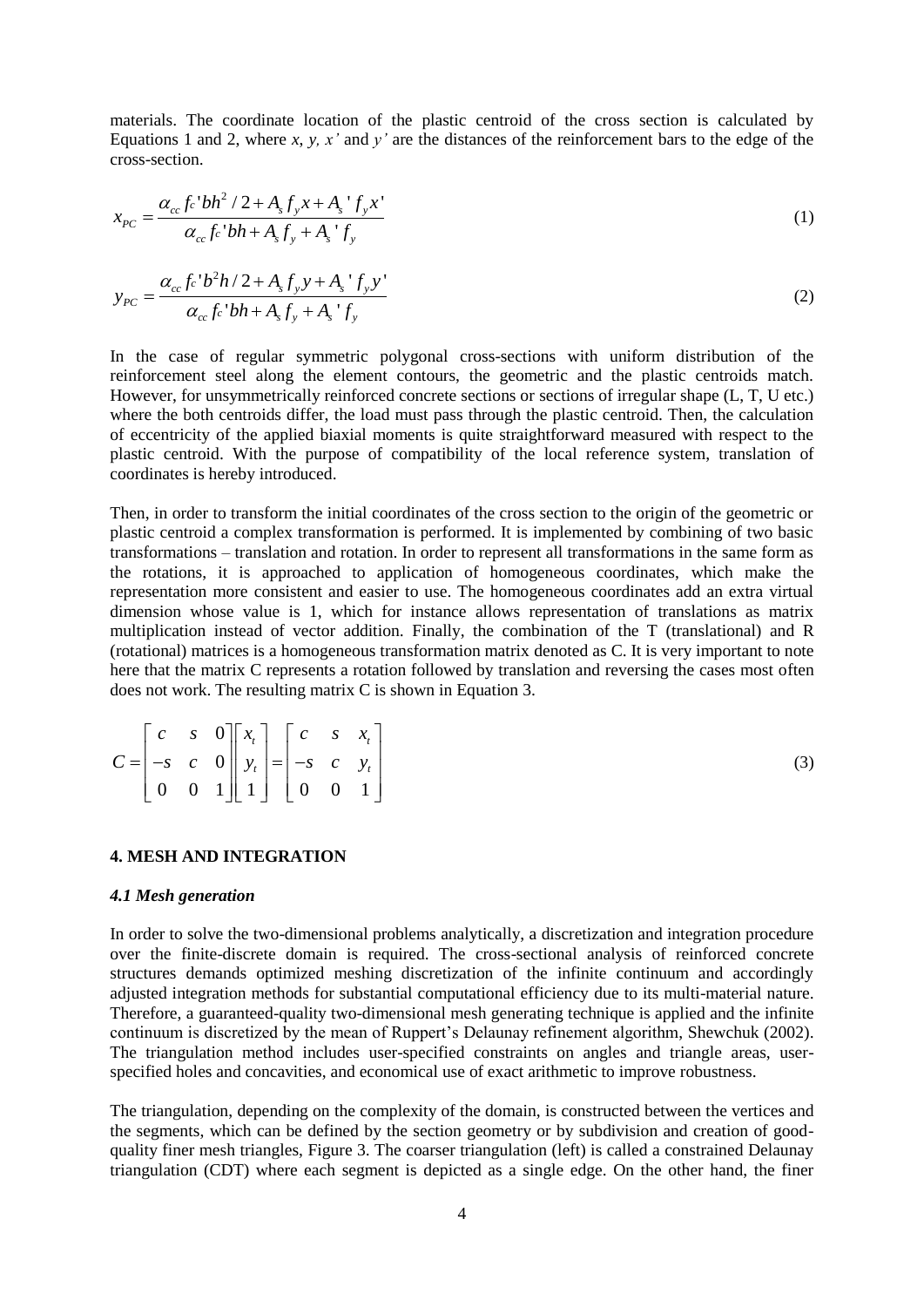mesh (right) is labelled as a constrained conforming Delaunay triangulation (CCDT) and it is the optimized meshing concept for achieving excellent accuracy solution.



Figure 3. CDT and CCDT triangulation

The section under consideration is constructed from collections of lines (segments) and vertices which generate planar straight line graphs. Each of the graphs is denoted as a single region and the combination of the regions represents the actual geometry of the cross-section with all of its constituent material and shape variations. The external borders of the cross-section are all parts of outer regions while the holes and the concavities are subtracted from the total area using inner regions. The unsymmetrical section in Figure 3, for instance, is composed of 3 outer regions and the hole is characterized by 1 inner region. Pure representation of the different regions of the cross-section is observable within the CDT triangulation (left) where each segment of the region symbolizes a single edge of the triangular mesh.

## *4.2 Stress integration*

Subsequently, as an accurate and most suitable meshing preference of the cross-section is determined and the material properties are pre-defined through the stress-strain diagrams, the integration over the cross-sectional area is the issue to be tackled. Assuming that the strain distribution across the section is defined and the stress is defined in terms of the strain, one can obtain the strain and stress as a function of the location of the integration area with accordance to the neutral axis. The required axial – flexural stress resultants for a particular strain distribution corresponding to Figure 4 are shown in Equations 4, 5 and 6.



Figure 4. Stress and strain diagrams of a cross-section subjected to bending about an arbitrary axis

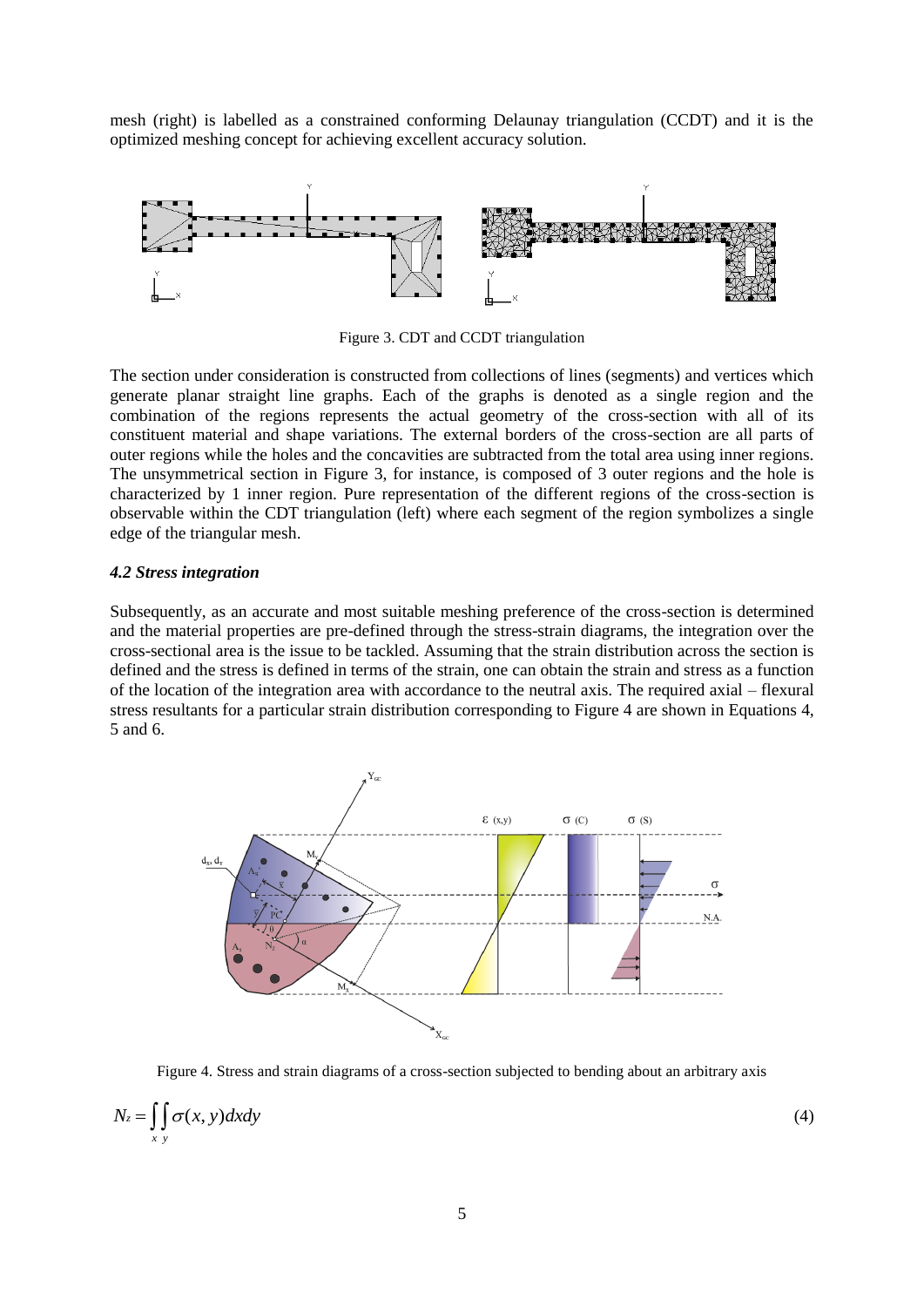$$
M_x = \iint_{x \ y} \sigma(x, y) dx dy \cdot \overline{y}
$$
  

$$
M_y = \iint_{x \ y} \sigma(x, y) dx dy \cdot \overline{x}
$$
 (6)

There are several integration practices in the literature applied very frequently in the analysis of twodimensional problems. Within the study presented and the current software development, two integration procedures are preserved. Depending on the complexity of the mesh and the irregularity of the cross-section, different integration method suits particular triangulation differently. For example, the coarser meshing employing simpler triangles that use the cross-sectional edges as element edges, requires minimal computational and mathematical complexity for resulting in sufficiently accurate solution. The implementation of the simple trapezoidal rule for approximating the definite integral is consequent but its application is limited and recommended for the CDT meshing and regular crosssections (including I, L, T sections that can be simplified with as few triangles as possible; the circular section, on the other hand requires many triangles to represent its circumference approximately accurate). Furthermore, Gaussian quadrature is the additional integration procedure supported in this analytical software tool. This particular method is especially required for establishing accurate solution for more complex meshes. For the need of conforming to the most complex challenges in the applicative field such as design of irregular cross-sections and reducing of the possible errors, the software supports Gaussian quadrature to an order of 3 to 16 Gauss points per triangle element.

## **5. FAILURE SURFACE**

The construction of the failure surface for a chosen section depends on the cross section shape, the amount of the steel reinforcement, its particular distribution across the section and a certain strain state. Then, by integration of two essential boundary condition equations, the plane failure surface with the ultimate bending moment and axial force capacity can be constructed. Repeating the integration for a chosen finite number of strain conditions, in order for the description of the entire section capacity, from pure axial compression to pure axial tension, the limit values of the corresponding bending moments and axial forces are obtained, whose graphical representation is the diagram of interaction M–N. The possible regions of concrete and steel strain diagrams distribution at varying cross-sectional failure points are defined via the following regions:

- Region 1 – incorporates the circumstances where the section failure is controlled by steel breaking. It is defined by setting a constant strain limit in the reinforcement and a variable concrete strain state. The failure occurs because of exceedance of the bearing capacity of the reinforcement steel.

 $\varepsilon_s = -25$  ‰ = constant  $\varepsilon_c = -25 \%$   $\div$  3.5 ‰

- Region 2 – encompasses the cases in bending with or without compressive axial force within the relatively big or medium eccentricities. The failure occurs in the concrete part of the section while at the same time the steel reinforcement has or has not reached the yielding point. The result is a brittle failure.

 $\varepsilon_{S} = -25 \% \cdot 0 \%$  $\varepsilon_c$  = 3.5 ‰ = constant

- Region 3 – characterizes the cases when the whole section is compressed (eccentric compression in the small eccentricity zone or a centric compression). The failure occurs when the limit strain of the concrete is reached.

 $\varepsilon_{\rm S} = 0.0 \% \div 2 \% = \text{constant}$  $\varepsilon_{C}$  = 2 ‰ ÷ 3.5 ‰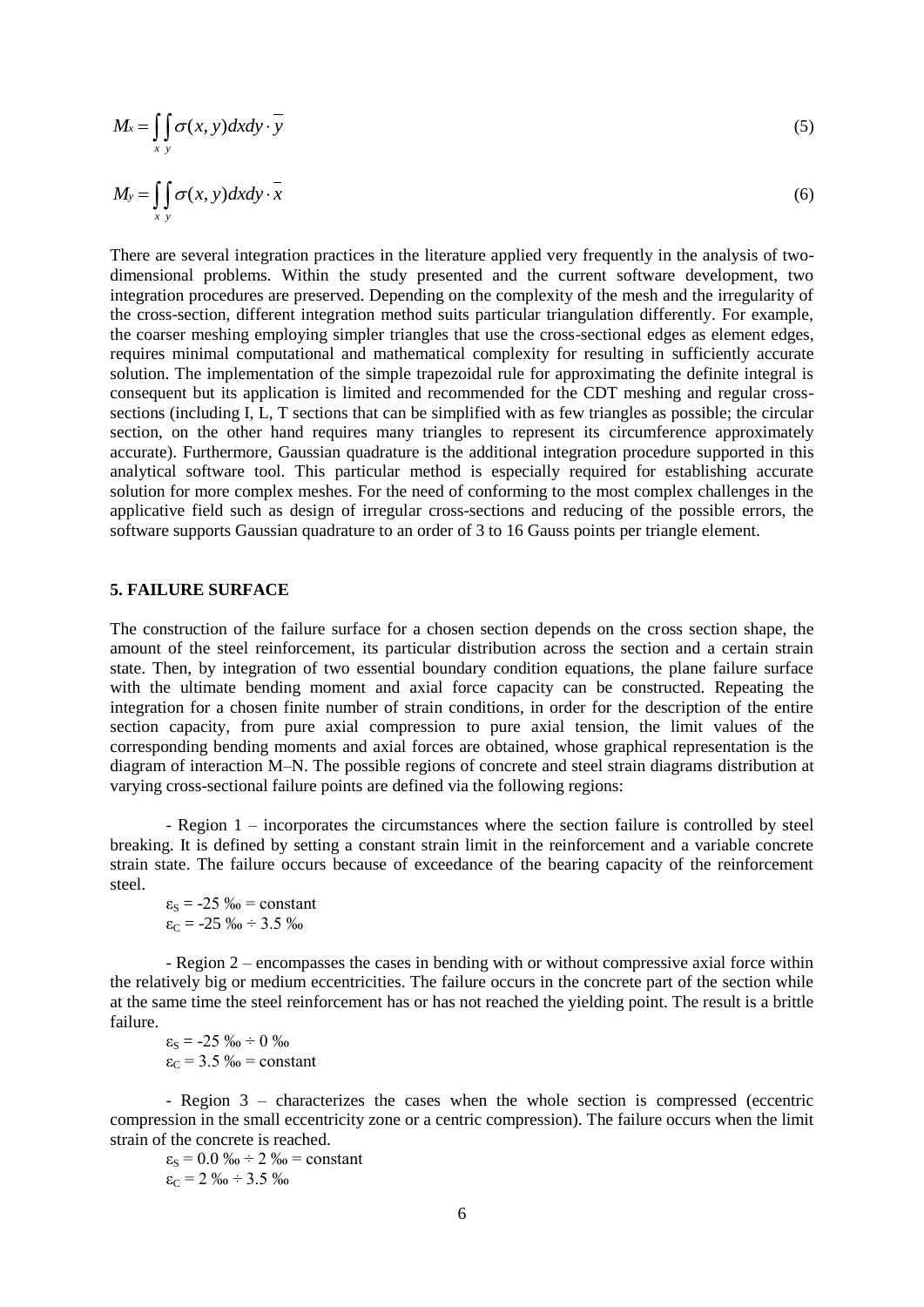Applying the above procedure, the ultimate capacity of a reinforced concrete section subjected to biaxial bending and axial force is obtained. However, unlike the interaction diagrams in the case of uniaxial bending, the biaxial bending diagrams normally demand spatial representation which substantially increases their practical application. Thus, by evaluating the interaction diagrams at various angles of the neutral axis, a series of diagrams is created to form the interaction surface, see Figure 5. Each point on this surface represents one particular set of axial load and bending about the major axes, x and y. It is generated using equators obtained as  $M_x$  -  $M_y$  interaction curves for varying levels of axial force, meridians matching different bending angles  $\alpha = \tan^{-1} (M_x/M_y)$  or meridians relating to the neutral axis angle  $\theta \neq \alpha$ .



Figure 5. 3D failure surface of a rectangular section constructed with the software

## **6. DESIGN PROCEDURE ALGORITHM**

The procedure for solution of the main reinforcement design issue while considering the arbitrary reinforced concrete sections is consisting of two interconnected iteration processes and fast-solving numerical algorithm called - the secant method. In the software build-up, two efficient iteration techniques are employed in order to approach and define the exact value of reinforcement needed for a pre-defined external actions. The first iteration is applied to determine the angle between the neutral axis of the section and x-x axis, named as θ. For the initial iteration an angle value of  $\theta=0^\circ$  is assumed meaning the neutral axis and x-x axis are compatible. Knowing the section geometry, the reinforcement distribution and the external loads, the first position of the cross-section neutral axis results in a certain amount of reinforcement and an initial amount of internal forces. In parallel, the position (depth) of the neutral axis relative to the outermost fiber of the section, d, is assumed and iterated in order to obtain the solution. By keeping the  $\theta$  constant and iterating the depth of the neutral axis it is approached to acquiring a value close to the external axial load. After one of the parameters is determined, the angle is continuously iterated until the required reinforcement is sufficient to withstand the external biaxial moments. For a fast converging solution and efficient computation of the two iteration procedures, a root-finding algorithm that uses succession of roots of secant lines to better approximate a root of a function is used. Namely, the secant method shown in Figure 6, regarded as a finite difference approximation of Newton's method is applied and the exact design of the arbitrary cross-sections is performed.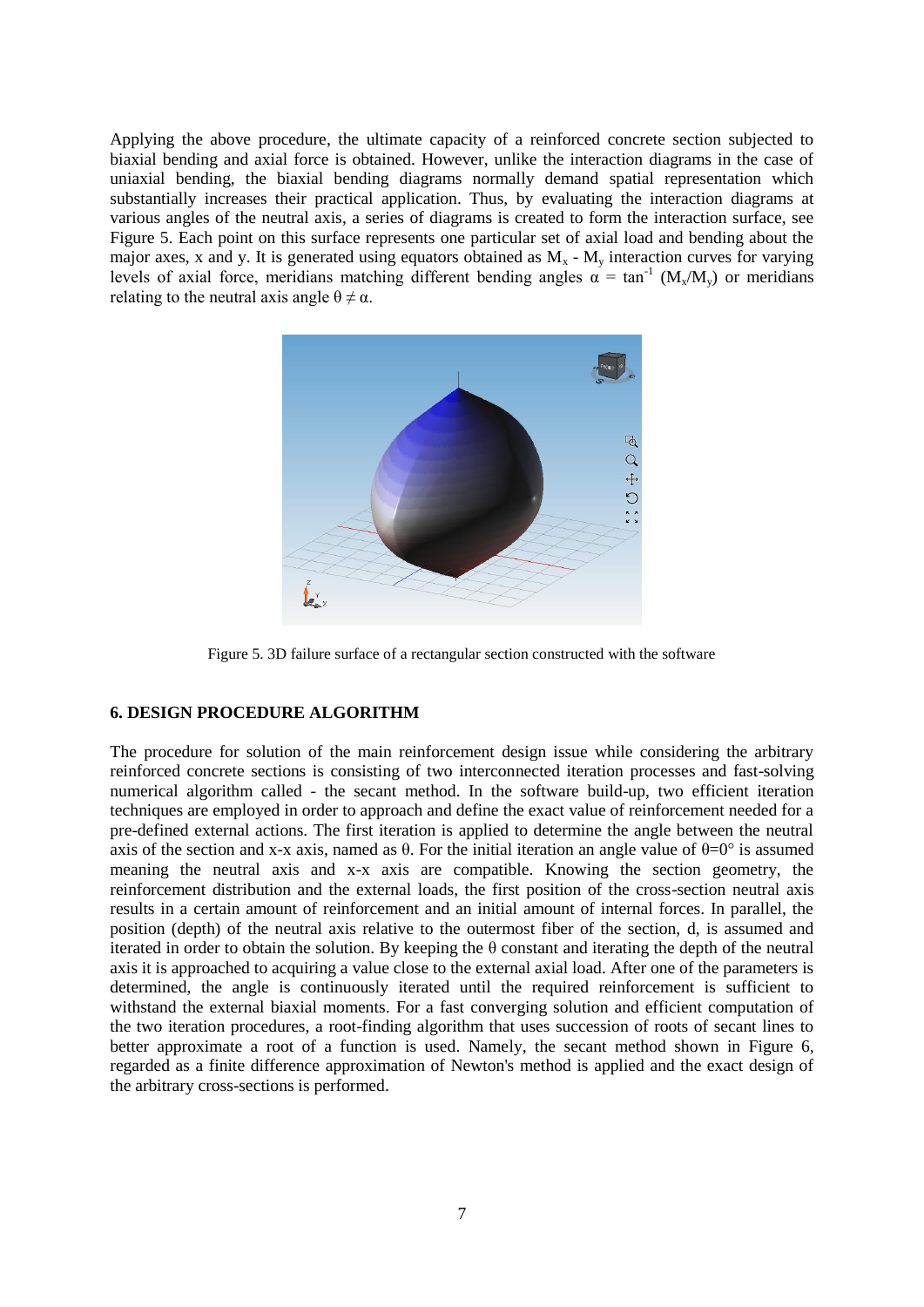

Figure 6. Secant method example for estimation of the angle of neutral axis

## **7. MOMENT-CURVATURE CALCULATION IN 3D**

The moment-curvature relationships of a section are highly important in order to assess the ductility of the element, the amount of the possible redistribution of stresses and its resistance against dynamic loading. Even though, the yield curvature of the section is quite straightforwardly obtained from the strain profiles and the yielding of the longitudinal reinforcement, it is very important to obtain correctly the ultimate limit state from the ultimate strain profiles in the 3D domain. Considering the ultimate limit state of the section, it is defined as the failure strain when any of the components comprising the section reaches its own ultimate state. Whether it is the ultimate compressive strain of the concrete, the ultimate compressive strain when the whole section is under compression or the ultimate tensile strain in the reinforcement.



Figure 7. 3D and 2D moment-curvature representation of a rectangular section constructed with the software

When observing Figure 7, it can be inferred that the 3D moment-curvature diagram demonstrates great differences in the ductility of the cross-section at various angles of the neutral axis. Namely, the M-φ surface exhibits peaks in the capacity when the neutral axis position corresponds with the main orthogonal axes (x and y) of the rectangular cross-section or at angles of  $0^{\circ}$  and  $90^{\circ}$ . The yellow line on the surface denotes the yielding curvature at every neutral axis angle and it aids easier graphical evaluation of the ductility of the cross-section. It is therefore evident that the section behaves excellently ductile when considering the uniaxial response in one of the main orthogonal axes.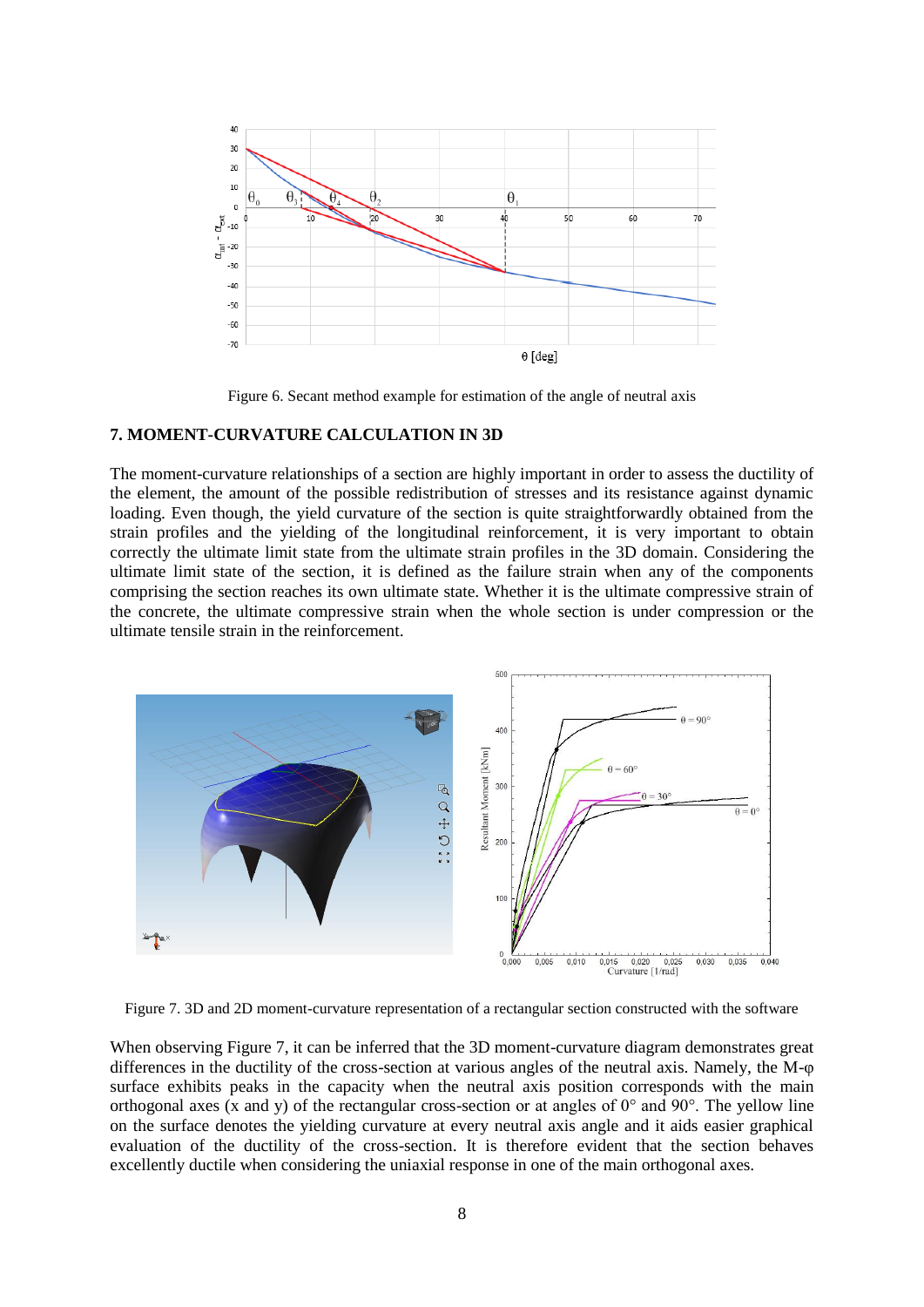However, when the effect of the biaxial bending is taken into account, meaning the resultant direction of the both principal capacity moments is considered, the ductility of the cross-section clearly becomes an issue. Even though the section investigated shows reasonable ductility in the direction of the main axes, the occurrence of biaxial bending reduces its capacity regarding both the strength and the ductility. And for the case of biaxial bending, the loading resultant vector regularly influences the section under a certain angle between its axes of symmetry. Furthermore, the moment-curvature response of cross-sections of irregular shape adds up to the complexity of the calculation.

## **8. INFLUENCE OF MESH SIZE AND INTEGRATION METHOD ON RESULT**

In order to analyze the influence of mesh size and integration method on the result, a representative regular cross-section is created (Figure 8, left). The analyzed section is rectangular with width of 40 cm and height of 60 cm. The reinforcement distribution is symmetrical with 25% of total rebar area per each side with a cover distance of 4 cm. In order to simulate a continuum, the 10 reinforcement bars are placed along each edge.



Figure 8. The analyzed cross-section data (left) and CDT mesh discretization (right)

The analyses are performed on the discretized section using two types of triangular meshes. Both the CDT (Figure 8, right) and the CCDT (Figure 9) mesh types are applied to the cross-section and their performance is subsequently examined. In the case of CCDT mesh four element sizes with maximum triangle area of  $0.008, 0.004, 0.002$  and  $0.001$  m<sup>2</sup> are analyzed.



Figure 9. CCDT mesh discretization with maximum element area of 0.008, 0.004, 0.002 and 0.001 m<sup>2</sup>

The calculation speed and solution error are analyzed in particular with both CDT and CCDT mesh types applied. The solution for this load case regarding the total reinforcement area and angle of the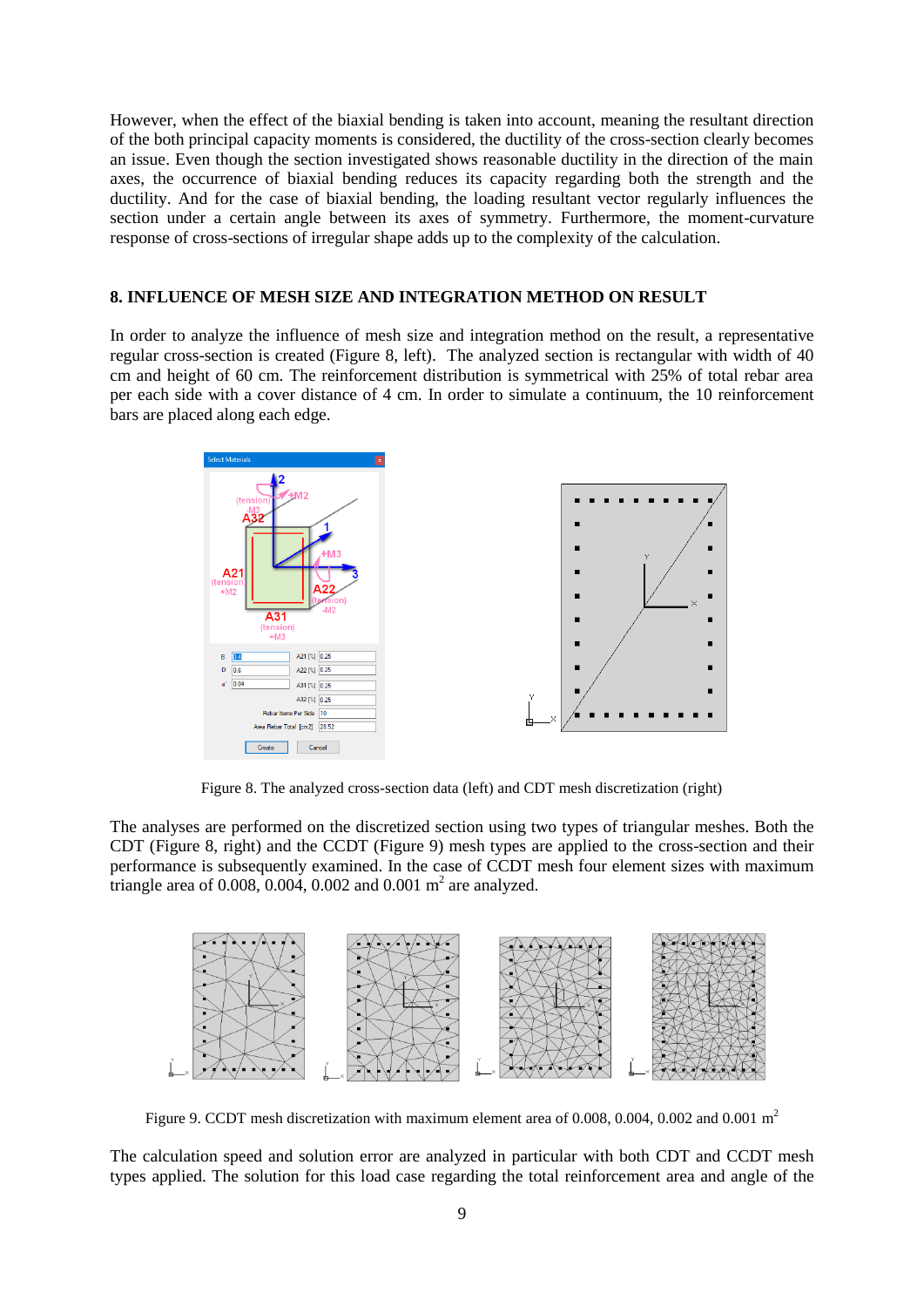neutral axis of the section, presented in Table 1, is  $28.52 \text{ cm}^2$  and  $30^{\circ}$  (0.52360 rad) respectively.

|                  | N [kN] Mx [kNm] My [kNm] $\alpha$ [rad] $\theta$ [rad] Aa [cm2] |        |                       |  |                   |
|------------------|-----------------------------------------------------------------|--------|-----------------------|--|-------------------|
| $-508.55$ 188.15 |                                                                 | 265.88 | 0.95494 0.52360 28.52 |  | $0.0053 - 0.0035$ |

Table 1. External loading values and solution parameters.

Regarding the CCDT mesh, two separate discretization techniques with varying maximum triangle element areas of  $0.004$  and  $0.0005$  m<sup>2</sup> are applied. For CDT meshing the trapezoidal integration method is used in order to calculate the internal compression force in the cross-section. The compression region has been divided in 50 equal height segments. In the case of CCDT the Gauss quadrature with seven integration points is used. Each of the three sections is analyzed three times and the calculation time and error are presented in Table 2. The calculation of the section analyzed with CCDT mesh and maximum element size  $0.004$  m<sup>2</sup> is 3.4 times faster than CDT mesh and 38 times more accurate. The errors obtained for each method of computing the design reinforcement area are

presented relatively with respect to the solution parameters as prescribed in Equation 9:  
\n
$$
Error(\%) = \left| \frac{Aa_i - Aa_{sol}}{Aa_{sol}} \right| \cdot 100
$$
\n(9)

where Aa<sub>i</sub> is the value obtained for the *i*th-case for reinforcement area required and Aa<sub>sol</sub> is the exact value of design reinforcement area obtained from the analytical solution. The most accurate solution is obtained with the CCDT technique and maximum element size of  $0.0005$  m<sup>2</sup> but the calculation time is slowest. Briefly, from the results obtained out of these analyses, it can be concluded that the optimal section mesh for cross-sectional analysis is CCDT with maximum element size of 0.004  $m^2$ .

| <b>Mesh</b><br>type | Integration points/<br><b>Segments</b> | area $[m^2]$             | Maximum element Average calculation Error [%] Error [%]<br>time [sec] | $-\theta$ iterated $-\theta = 30^{\circ}$ |        |
|---------------------|----------------------------------------|--------------------------|-----------------------------------------------------------------------|-------------------------------------------|--------|
| <b>CDT</b>          | $-150$                                 | $\overline{\phantom{0}}$ | 0.206                                                                 | 0.150                                     | 0.133  |
| $CCDT$ 7/-          |                                        | 0.004                    | 0.060                                                                 | 0.042                                     | 0.0035 |
| $CCDT$ 7/-          |                                        | 0.0005                   | 0.441                                                                 | 0.035                                     | 0.000  |

Table 2. Comparison of calculation time and error.

In order to compare the relationship between the solution error and the integration techniques, the results of the computational operations are presented in the following charts. The first comparison is performed for a predefined section rotation of 30° which correlates with the analytical solution. On the graph in Figure 10 the relationship between solution error and the number of Gauss integration points for all element sizes of the CCDT mesh is shown. Alternatively, the graph in Figure 11 presents the dependence of the error on integration segments used in CDT discretization. Hence, it can be concluded that the accuracy of the solution increases as the number of integration points and integration segments increases. It is a general case for all meshes implemented and investigated.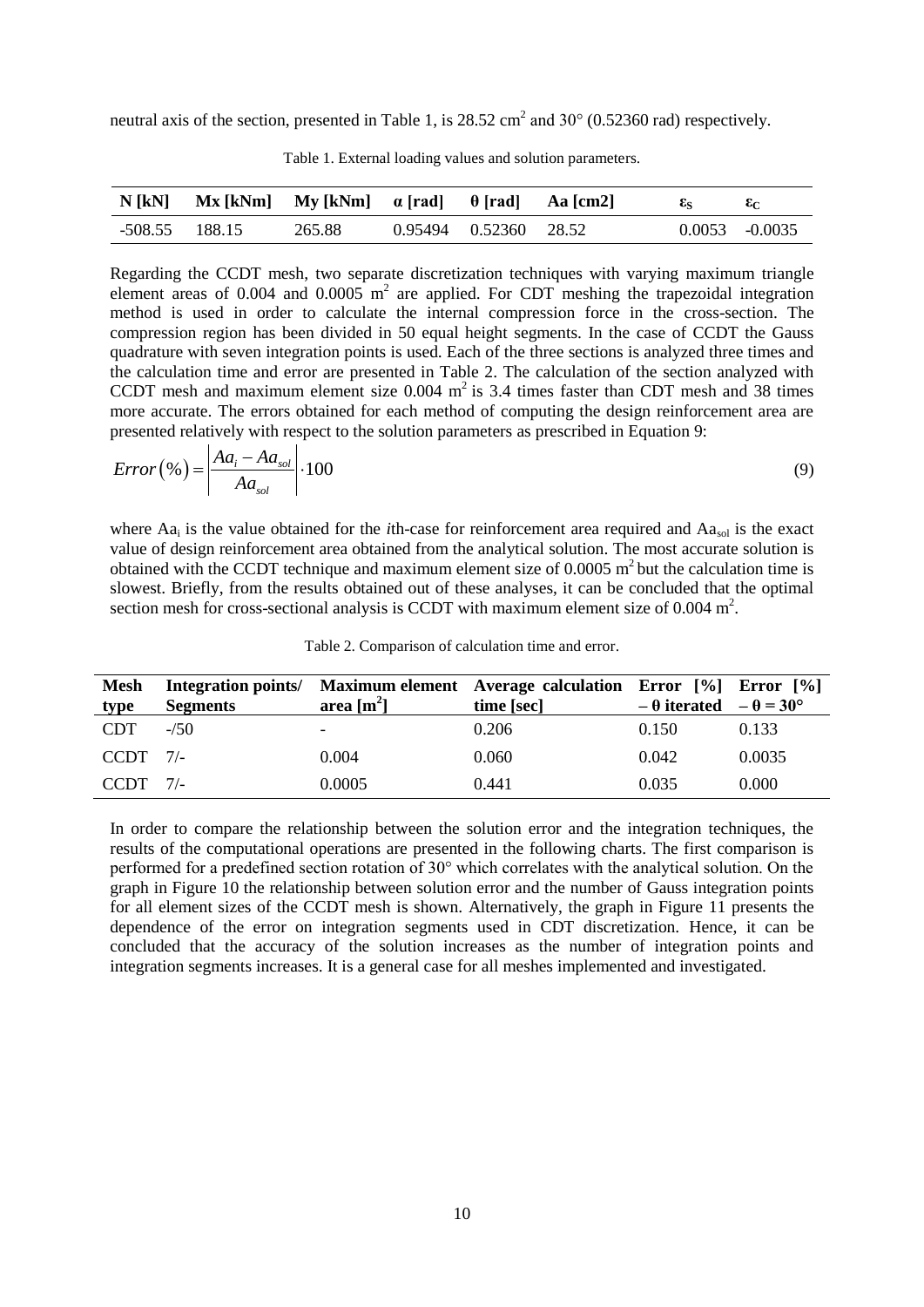

Figure 10. Dependence of error on number of Gauss integration points for predefined section rotation of 30°



Figure 11. Dependence of error on number of integration segments for predefined section rotation of 30°

Finally, the influence of coarseness of the mesh on the solution is investigated on a section discretized by varying maximum triangle element areas of  $0.001$ ,  $0.002$ ,  $0.004$  and  $0.008$  m<sup>2</sup>. The results are grouped by the number of Gauss integration points, shown in Figure 12. From the results obtained, it can be seen that decreasing the maximum element area from 0.008 to 0.004 m<sup>2</sup> dramatically increases the accuracy of the solution for cases with four and seven integration points. For higher order of integration points the difference in element size does not significantly influence the solution.



Figure 12. Dependence of error on element area for predefined section rotation of 30° (only CCDT mesh)

## **9. CONCLUSIONS**

A new methodology was presented in this study for an optimized design and calculation of M-N capacity and ductility of arbitrary cross-sections subjected to axial load and biaxial bending. The method presented makes use of optimization in the meshing and implementation of two separate stress integration procedures depending on the complexity of the cross-section. The accuracy of the results is very high with regards to all types of sections investigated, with and without holes, composite or both